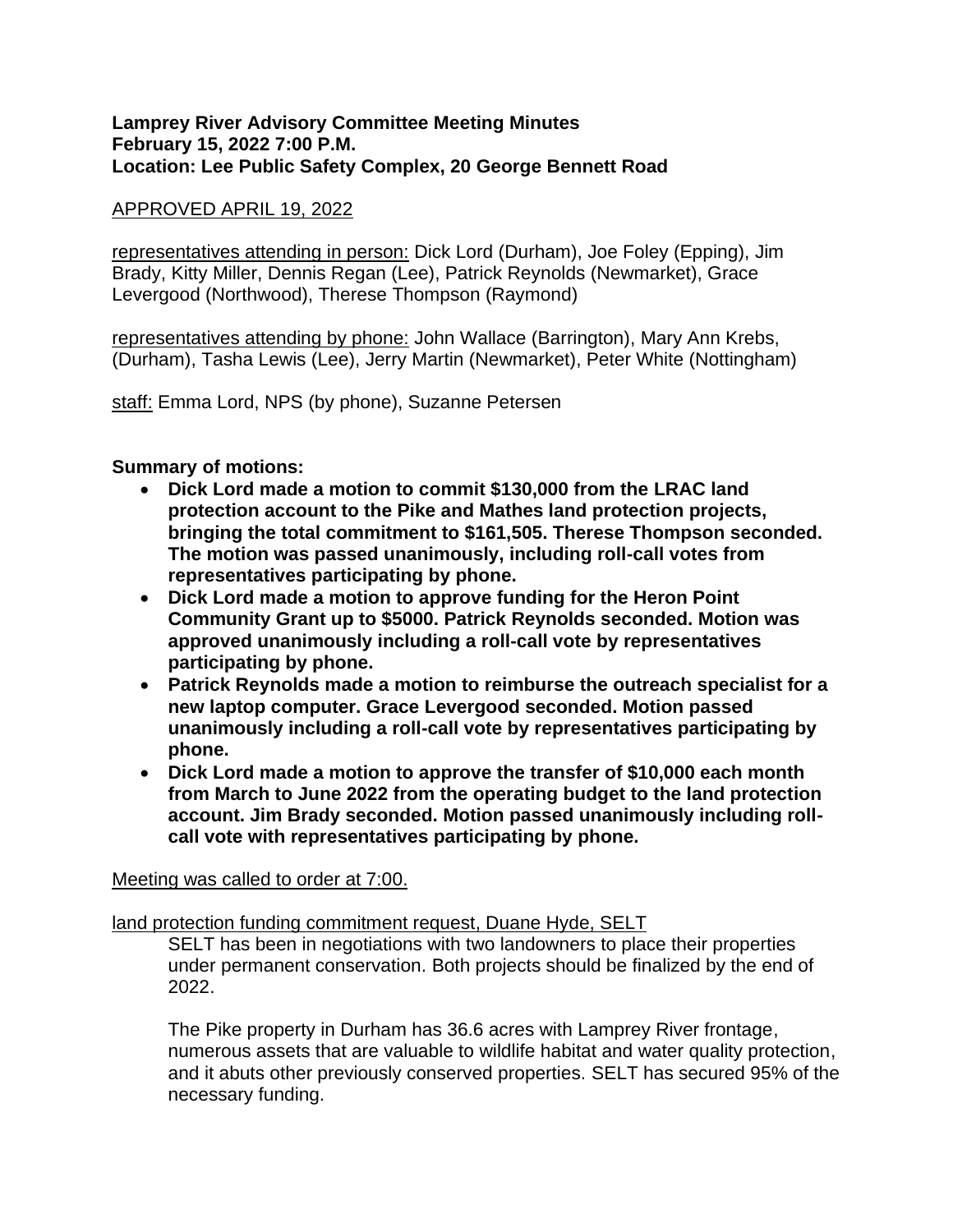The Mathes property consists of 129.6 acres and is located in Epping. It has extensive Lamprey River frontage, numerous wildlife attributes, and is adjacent to previously conserved land. SELT has already secured about half the needed funding and is certain it can raise the majority of the unfunded half. The LRAC previously committed \$31,505 toward this project.

SELT is requesting an additional \$130,000 for both of these projects, bringing LRAC's total commitment to \$161,505. The LRAC land protection workgroup thoroughly reviewed the proposal and recommended that the full committee approve the request.

**Dick Lord made a motion to commit \$130,000 from the LRAC land protection account to the Pike and Mathes land protection projects, bringing the total commitment to \$161,505. Therese Thompson seconded. The motion was passed unanimously, including roll-call votes from representatives participating by phone.** 

## approval of minutes from January 18, 2022:

Dick Lord made a motion to approve the minutes as presented. Dennis Regan seconded. Motion passed unanimously, including roll call votes from representatives participating by phone.

#### financial reports:

Bank activity and land protection account records were reviewed. No problems were noted.

#### workgroup updates:

- grants
	- o Little River trail: No change for now, bridges will be installed in summer or fall 2022.
	- o Wiswall water quality: Final report is not ready. Quick update: The equipment has been purchased, installed and is working properly. The data are technically available online, but many steps which are not intuitive or user-friendly are necessary to access it. Making it easier to access and more amenable for public consumption would probably take another 1-2 months of effort from our data manager.
- history- Dick Lord and Dennis Regan will serve as co-chairs.
- outreach
	- o Mary Ann Krebs will continue as outreach chair.
	- o Website upgrade is coming along well. Expect go-live soon.
- recreation- Jerry Martin and Dennis Regan will serve a co-chairs.
- water quality- Tasha Lewis and Dennis Regan will serve as co-chairs.
- wildlife- Patrick Reynolds will serve as chair.